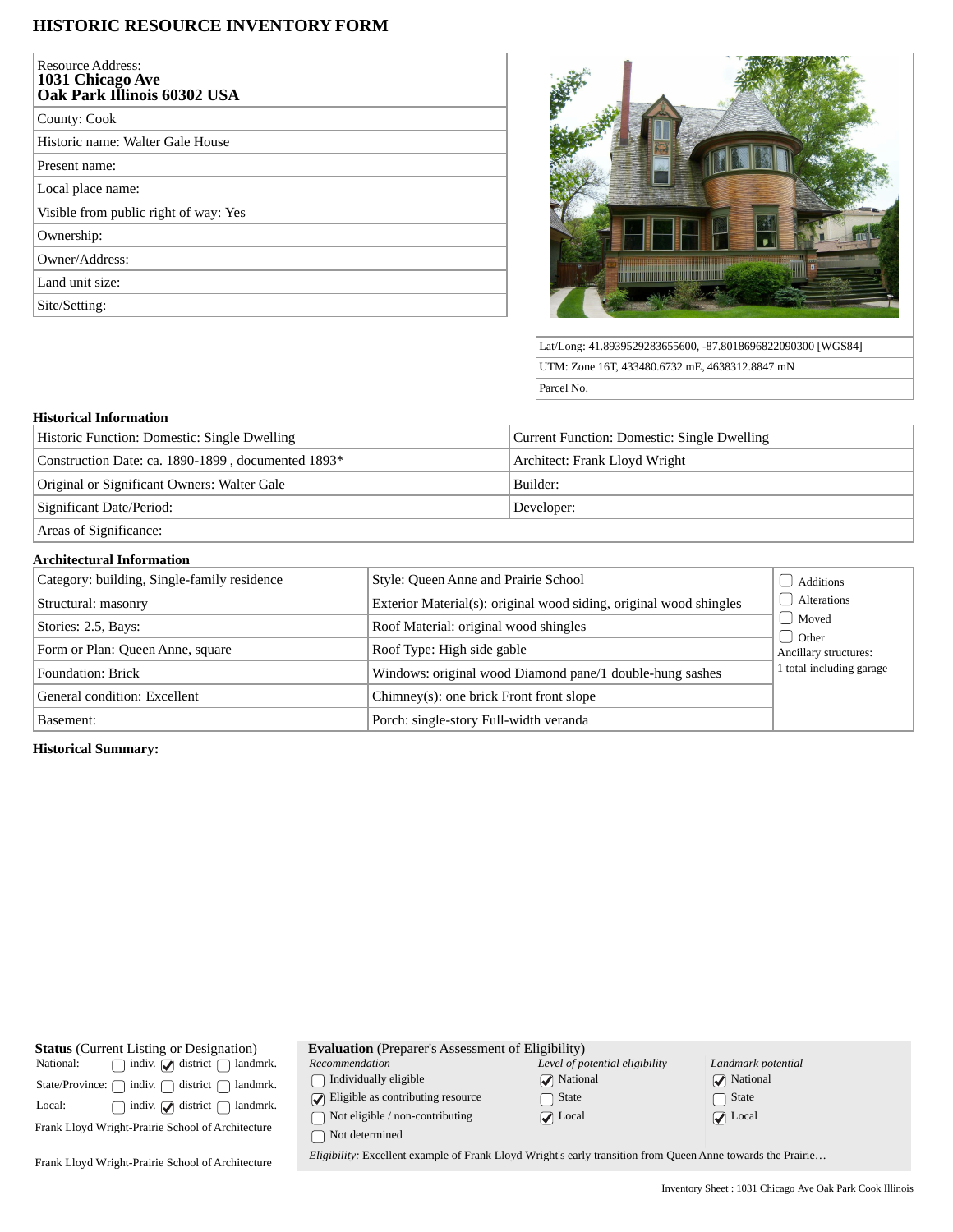



#### **Description/Remarks**

--------------------------------

This is a 2.5-story single-family residence in the Queen Anne style with Prairie School influences built in 1893. The structural system is masonry. The foundation is brick. Exterior walls are original wood siding and original wood shingles. The building has a high side gable roof clad in original wood shingles. Large hip roof structure with flared eaves above side entrance. Two-story narrow gabled dormer on front with decorative woodwork in gable clad in wood shingles. There is one front, front slope, brick chimney. Windows are original wood, Diamond pane/1 double-hung sashes. Diamond pane fixed curved windows in front bay. There is a single-story, full-width veranda. Veranda wraps around to the west with a hip-roofed structure clad in wood shingles over the entry door. Side entry. Massive curved two-story bay with conical roof and flared eaves on front. The tower has a bank of diamond-light windows and a roof finial. There is a Palladian window in the side gable field. There is a two-story gable dormer on the main facade with applied decorative trim between floors.

Date source: Private research Other sources: Building permit records.

| <b>Survey and Recorder</b>                                                      |                                                     |                                                                      |  |  |  |
|---------------------------------------------------------------------------------|-----------------------------------------------------|----------------------------------------------------------------------|--|--|--|
| Project: Historic Resources of Oak Park                                         | Sequence/Key no.:                                   | Survey Date: 2006                                                    |  |  |  |
| Prepared By: Cindy Anderson                                                     | Report Title/Name: Survey and Planning              | Previous Surveys: Oak Park Survey 1970                               |  |  |  |
| Inventoried: 10/09/2013 12:21:34 pm<br>Last updated: 03/27/2020 2:58:41 pm by / | Level of Survey:<br>Reconnaissance $\Box$ Intensive | Additional Research Recommended?<br>$\sqrt{2}$ Yes  <br>$\bigcap$ No |  |  |  |